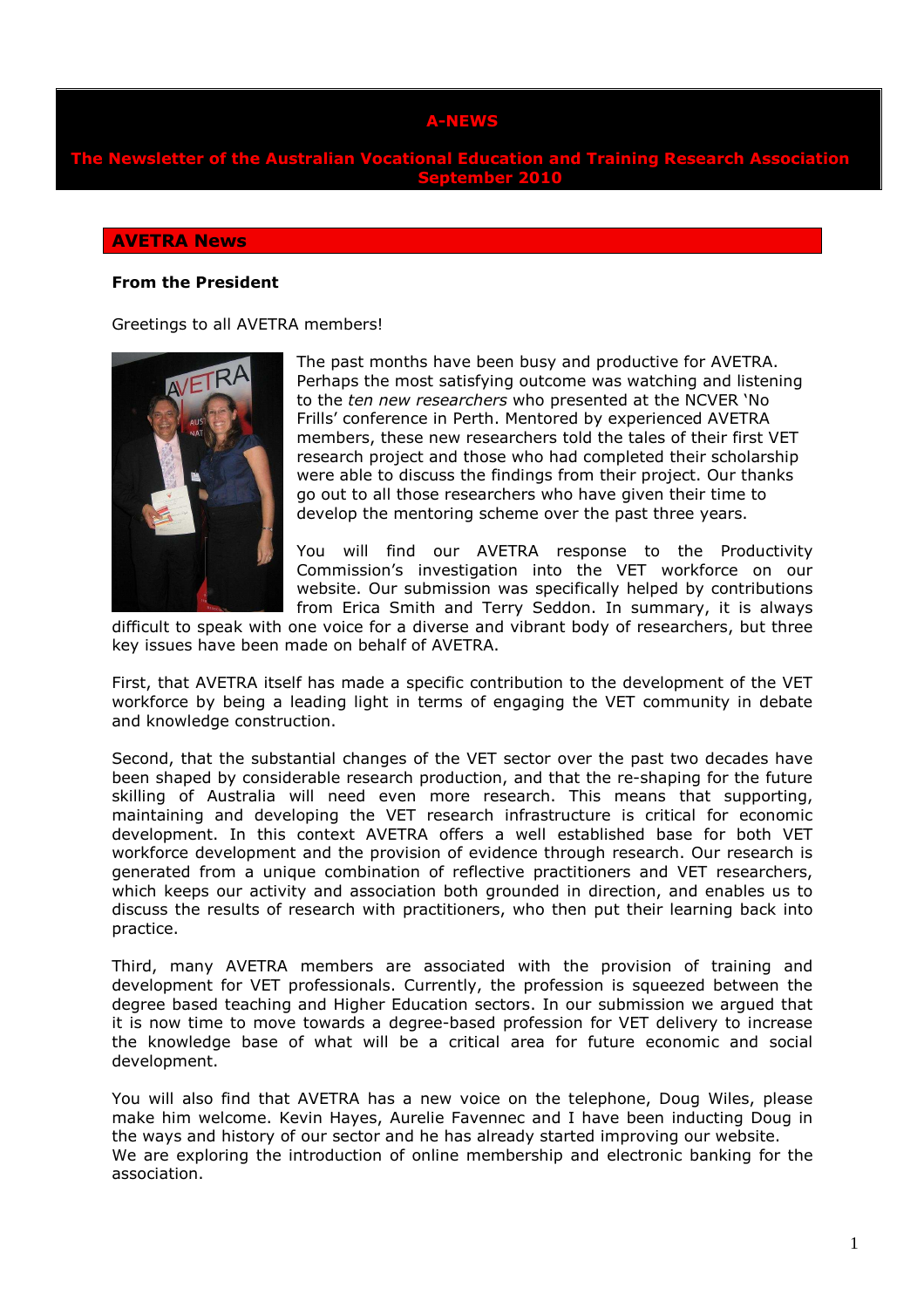Berwyn Clayton has been bringing together the Melbourne conference committee for our 2011 and  $14<sup>th</sup>$  annual conference and will be announcing the theme and venue shortly. You should have received your copies of the International Journal of Training Research and Research Today in the past month thanks to Peter, Stephen and Ros.

We have been reviewing the draft of the AVETRA conference journal and in the next month we will have a very comprehensive manual that consolidates all our learning from the past to guide our major annual event for the security of the association. It will make life easier for members who want to bring the AVETRA conference to their locality – who would like to make a bid for the 2012 conference? I await your calls!

Finally, if you want to get a few local members together for a networking session in a few months, why not put on an OctoberVET event – contact Erica.

I wish you all good researching!

*Llandis Barratt-Pugh President of AVETRA, Edith Cowan University, September, 2010.*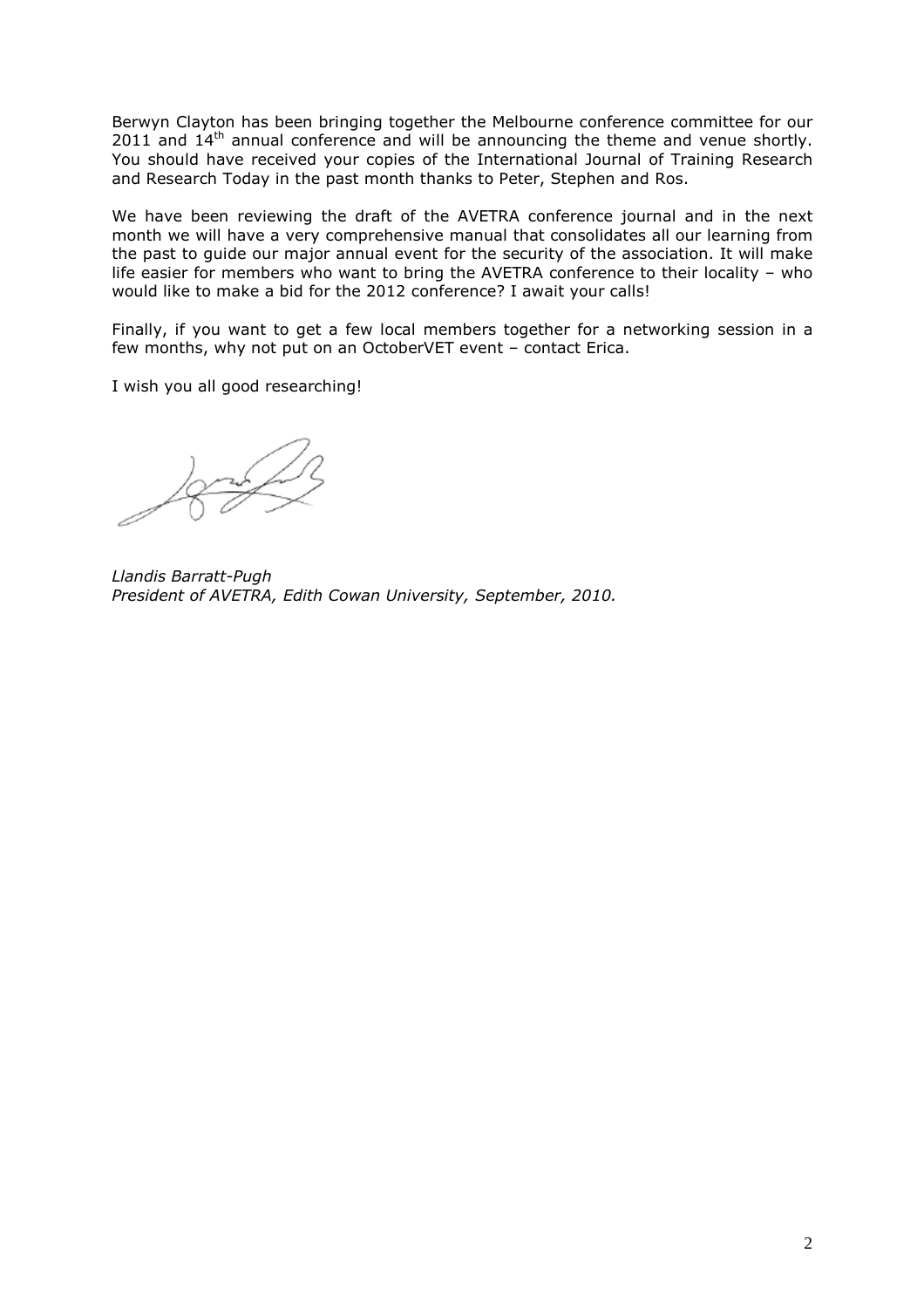### **AVETRA News**

### **AVETRA 2011 Conference announcement**

The AVETRA 14<sup>th</sup> National Conference entitled: "VET research: reflecting back, projecting forward" will be held in Melbourne from 27 – 29 April 2011 at the Rendezvous Hotel, Flinders Street, Melbourne. Further details including a call for abstracts will be made shortly via the AVETRA website. Mark this down in your diaries!

#### **AVETRA makes submission to the Productivity Commission**

Papers and presentations from our 2010 annual conference are now available on the AVETRA website at: www.avetra.org.au/publications/conference-archives/conferencearchives-2010/2010-papers

*Llandis Barratt-Pugh* 

#### **Research and VET News**

#### **OctoberVET 2010**

AVETRA's OctoberVET program has been increasing in strength each year and so far, ten events have been announced for 2010. These include:

Friday 8 October: Charles Darwin University in conjunction with the Northern Territory Flexible Learning Team; Blue Building, Casuarina Campus, Charles Darwin University, 8.00am-1.00pm.

Friday 8 October: Charles Sturt University; Wine and Cheese Conference Room, Wagga Wagga Campus, 10.00am – 3.00pm.

Thursday 14 October: Hunter TAFE; Fine Arts Gallery, Hunter Street, Newcastle City. There is no charge. Presentations on "How interactive distance e-learning (IDL) improved access to, and performance in, VET courses across the western region of NSW for indigenous communities and isolated farm households"; "VET as an agent of change in Nursing Education"; and "Developing an effective Model for Delivery and Assessment for VET in Community Services." 4.00pm – 6.30pm followed by refreshments.

Wednesday 20 October: West Coast Institute of Training; Joondalup, Western Australia, 1pm – 4 pm.

Thursday 21 October: University of Ballarat; SMB Campus, Lydiard Street. Guest Speaker, Associate Professor Leesa Wheelahan from the University of Melbourne, 9.00am – 1.00pm.

Thursday 21 October: Kangan Institute of TAFE; Docklands Campus, A Victorian TAFE International event, 11.30am-1.30pm.

Monday 25 October: Swinburne University; Hawthorn Campus (room to be confirmed), Melbourne, 1.30pm – 4.00pm.

Monday 25 October: Canberra Institute of Technology; A108 Southside Campus, Ainsworth St, Phillip, 1.00pm – 6.00pm. Refreshments provided.

Wednesday 27 October: University of Technology, Sydney. Building 10, 235 Jones Street, Broadway, Topic: "You wouldn't expect a plumbing teacher to teach reading!: exploring learner support in VET", 4.00pm -7.00pm.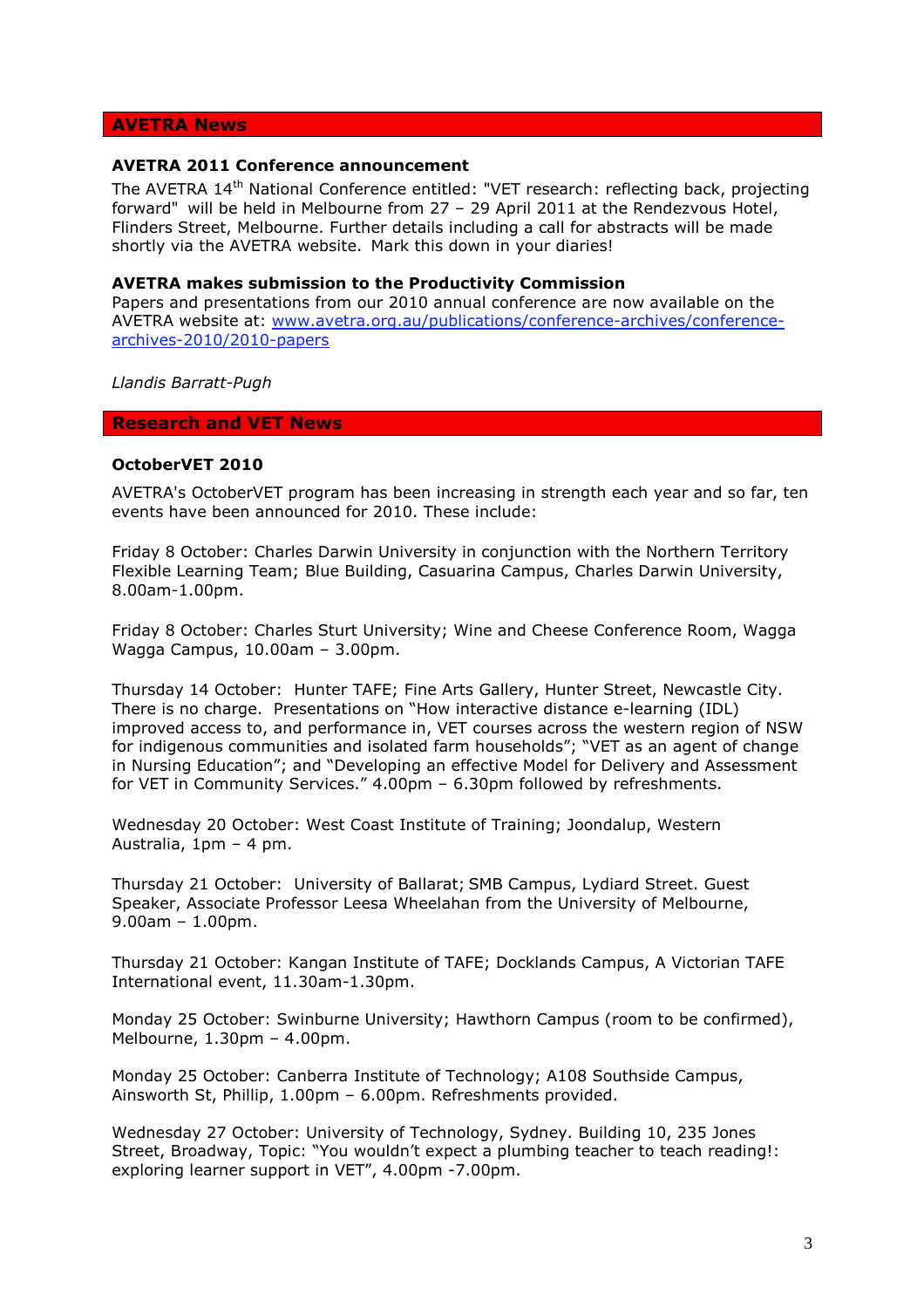Friday 5 November: Edith Cowan University; Mt Lawley Campus, Perth, "Researching VET: Dilemmas and Tactics". Keynote speaker: Dr Jane Figgis, AAAJ Consulting 12.30pm- 4.30pm. Lunch at 12.30 - Free event.

Please feel free to contact the national convenor, Erica Smith if you need more information (03)5327 9665 or e.smith@ballarat.edu.au. OctoberVET web pages start at http://avetra.org.au/octobervet/current-year

*Erica Smith* 

#### **Nominate now for top VET researcher award**

If you've thought a fellow vocational education and training (VET) researcher deserved an award for their work, now is your chance to nominate them for a top VET researcher award.

Nominations are now open for the 2011 VET Researcher of the Year Award.

Sponsored by the National Centre for Vocational Education Research (NCVER), the award recognises a researcher's valuable contribution and outstanding research on VET issues.

The award also intends to promote the importance of research in providing the evidence base needed for informing policy and practice in the sector.

Nominations close Friday, 5 November 2010.

The award winner will be announced in March 2011 and presented with a cash prize of \$5000 to support their career. The prize will be presented at the annual National VET Research Conference 'No Frills' in July 2011.

A copy of the award guidelines and nomination form are available from www.ncver.edu.au/research/opportunities.html#VET\_Researcher\_of\_the\_Year\_Award

*Phil Loveder* 

#### **Conferences and other Events**

### **ACEN 2010 National Conference, Perth, Curtin Institute of Technology, 29 September – 1 October, 2010**

The Australian Collaborative Education Network 2010 conference is titled 'Work Integrated Learning (WIL): Responding to Challenges'. The theme of the conference is focusing on assessing and researching WIL, evaluating learning outcomes, partnerships and social inclusion. For further information go to www.acen.edu.au

### **Tertiary Education Management Conference, Crown Convention Centre, Crown Promenade Hotel, Melbourne, 3 – 6 October, 2010**

The theme for the 2010 Conference is Future Directions and promises to be an exciting and unique opportunity to see what the future might bring. Registrations are now open. To register, go to www.secureregistrations.com/temc2010 More information about the Conference can be found on www.temc.org.au/2010/index.html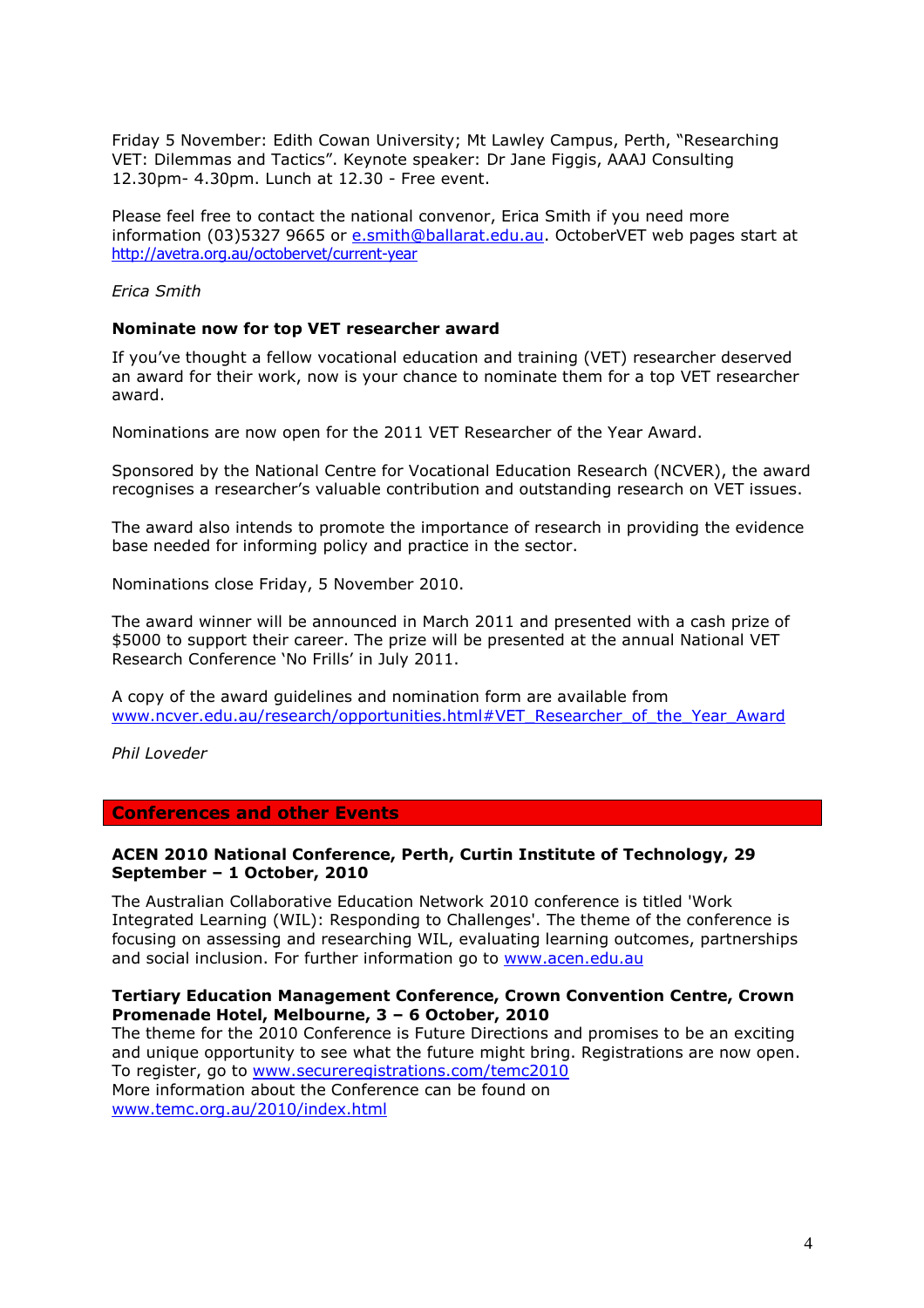## **AUSTAFE Conference, Leadership, Innovation and Workplace Culture, Sydney, 2010 CITIGATE Central, Ultimo, 13 – 15 October, 2010**

This conference organised by the TAFE NSW Managers' Association will investigate themes such as innovation, leadership and workplace culture.

Details are available at: www.austafe.edu.au/events or for more information, email 2010austafe@conferenceaction.com.au

## **CEET 14th Annual Conference '***Education and Training for a more productive Australia***', Friday 30 October, 2010 at Ascot House, Ascot Vale**

The Centre for the Economics of Education and Training (CEET) at Monash University will hold its 14<sup>th</sup> annual conference in Victoria on the 30<sup>th</sup> October, 2010. Speakers include Professor Gerald Burke, Ben Jensen of Grattan Institute, Tom Karmel of NCVER, Peter Noonan, of the Allen Consulting Group, Virginia Simmons, AO and Sheldon Rothman and Phillip McKenzie of ACER. More information can be found at http://www.education.monash.edu.au/centres/ceet/conferences/2010.html

### **IVETA – CPSC International Conference on Education for Sustainable Development in TVET, Isla Ballroom 2&3, EDSA Shangri-La, Manila, Philippines, November 3 - 5, 2010**

The theme of the conference is the role that Education for Sustainable Development (ESD) in Vocational Education and Training is playing in setting new directions for Education for All (EFA). More information on the conference, including paper themes and registration details can be found at iveta2010.cpsctech.org

### **NCVER Research Forum – Fostering enterprise: The innovation and skills nexus To be held on Tuesday, 9 November 2010 at Australian Technology Park, Sydney**

This forum will explore the relationship between innovation, the training system and industry.

The forum will bring together leading thinkers in the area of innovation and skills to help refine thinking about what kind of vocational skills are relevant to innovation within industry, and debate the respective roles of government and enterprises in fostering innovation.

Hear from leading researchers in the field including Dr Ludger Deitmer, University of Bremen, Germany, Professor Roy Green, University of Technology Sydney and Dr Phil Toner, University of Western Sydney.

To bring a broader perspective, astronomer Professor Fred Watson, Anglo-Australian Observatory will give the lunch-time address.

To register and for further information, please visit http://www.ncver.edu.au/newsevents/innovation/forum.html

### **The World Federation of Colleges and Polytechnics (WFCP) and Association of Colleges (AOC) 2010 World Congress, Birmingham, UK, November 14-15, 2010**

World Congress is the leading international conference for providers of vocational education and skills training, drawing participants from over 36 countries with over 300 delegates from Colleges, Polytechnics or higher education organisations with a primary vocational focus.

The Congress provides a major platform to discuss key issues of the day such as how vocational education through skills and training can support the world economy, the role of Colleges and Polytechnics in providing skills for employability, as well as innovation,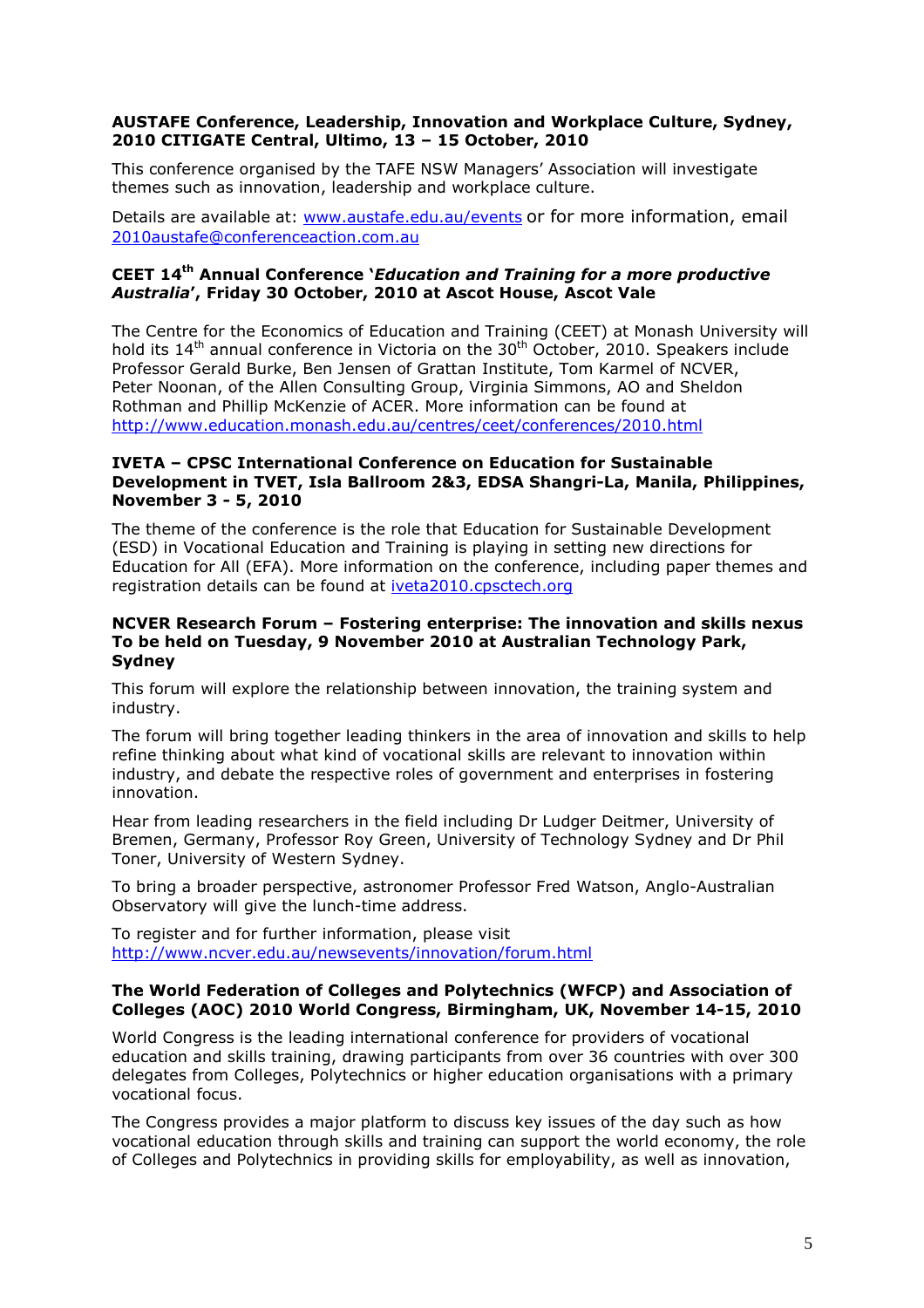new pedagogy, work based learning and apprenticeships, internationalising the curriculum, and more.

This year the focus will be on the role of education in driving global recovery. For more information on the conference can be found at: www.aocmsevents.co.uk/aoc/frontend/reg/thome.csp?pageID=89512&eventID=261&mo de=preview&version=future&eventID=261

## **2nd Annual Vocational Education Summit, 2 - 3 December 2010, Hilton on the Park Melbourne**

The 2<sup>nd</sup> Annual Vocational Education Summit will deal with issues as diverse as establishing the new VET regulator, new initiatives in tertiary education, regional and remote workforce development, meeting the equity and diversity targets in the Bradley review and VET governance. Further details of the program can be found at http://iir.msgfocus.com/files/amf\_iirpty/workspace\_1/A1040\_WEB.pdf

## **ACSPRI Social Science Methodology Conference 2010, The University of Sydney December 1-4 December, 2010**

The Australian Consortium for Social and Political Research, Inc. (ACSPRI) is hosting a conference to provide a national forum focusing on current and fundamental issues in social science methodology. This conference provides an opportunity to reflect on contemporary methods, as applied in a range of settings and disciplinary contexts, to get a sense of emerging methods, tools, techniques and technologies, and to discover what resources are available to social science researchers and users of research. Further details can be found at:

http://conference.acspri.org.au/index.php/conf/2010

## **Advance Notice of the 4th International INAP Conference (International Network on Innovative Apprenticeship), Beijing, 26-27, May, 2011.**

The conference theme is 'Ensuring Acquisition of Expertise: Apprenticeship in the modern economy'. Abstracts will be due by November 1<sup>st</sup> 2010 and 2000-word summaries of papers by January  $15<sup>th</sup> 2011$ . Full details will be available shortly on www.innovative-apprenticeship.net, or contact Erica Smith the Australian INAP network co-ordinator on e.smith@ballarat.edu.au or (03) 5327 9665.

### **Human agency and biographical transformations - adult learning and education and life paths, ESREA, 3-6 March, 2011 University of Geneva**

Recent evolutions in contemporary societies have provoked a number of profound transformations in adults' life paths. The traditional biographical standard based on a three-stage model seems to have become obsolete: (i) learning during childhood and youth, (ii) working and becoming parents during adult life, (iii) withdrawing from active life at retirement age : this simple structural model, containing only a small number of biographical transitions and life cycles, would appear to belong to the past.

New forms of contemporary biographies are characterised by numerous transformations, which are the result of the many tests and trials that the adult subject is likely to encounter in the course of his/her life. Transitions and bifurcations, linked to the many changes currently taking place in contemporary societies, may intervene at any moment. In place of any available models of the stable life path, there appear to be a number of hypotheses about transformations that are difficult to predict in terms of education, professional and personal life as well as a number of other existential considerations.

These biographical transformations require adults to develop new forms of human agency: in the contemporary social context, the subject's capacity to act and react is potentially decisive but unevenly distributed.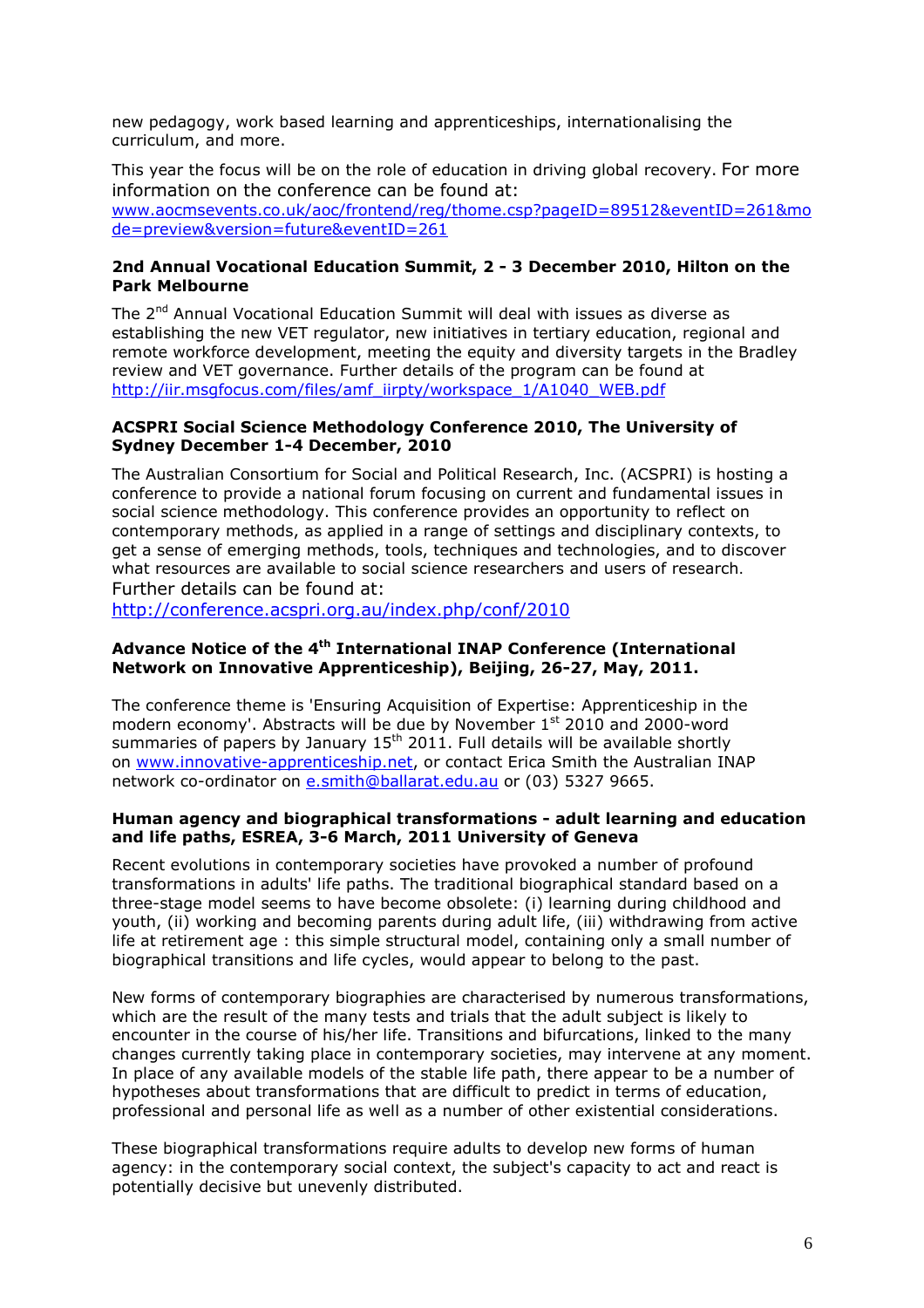The 2011 conference in Geneva will attempt to explore contemporary transformations in life paths and the new forms of human agency that they demand of adults disposing of very unequal resources. It will also aim to deepen our understanding of how education and training, as a means of supporting potential agency, can accompany and provide support for the contemporary adult faced with multiple transformations.

Further information can be found at: http://www.esrea.org/life\_history\_network?l=en

## **2011 Call for Proposals, Toronto, Ontario Canada June 10** ‐**12, 2011 Pre-Conferences on June 9th 2011**

The 52<sup>nd</sup> Annual Adult Education Research Conference and the 30<sup>th</sup> National Conference of the Canadian Association for the Study of Adult Education (Association Canadienne pour l'Études De l'Éducation des Adultes) will be a joint conference sponsored by the Ontario Institute for Studies in Education, University of Toronto. Deadline for receipt of proposals is the 3rd October, 2010.

Further details will be found on the AERC website at http://www.adulterc.org/, and on the CASAE/ACÉÉA website at http://www.oise.utoronto.ca/CASAE/

#### **Recent Publications**

**Regional participation: the role of socioeconomic status and access / Dept of Education, Employment and Workplace Relations.** Canberra: DEEWR, 2010. [81pp].

http://www.deewr.gov.au/HigherEducation/Programs/Equity/Documents/RegionalPartici pation\_report.pdf

This report provides information on the factors affecting participation of regional students in Australian universities. In particular, it examines the relative importance of socioeconomic status and access to university in influencing higher education participation across regions. The report shows that regional participation in university among 19-21 year-old students increased from 18 per cent in 1996 to 21 per cent in 2006. However, university participation among metropolitan students increased faster from 28 per cent to 35 per cent, so that the gap between regional and metropolitan participation increased from 10 percentage points to 12 percentage points. The report finds that lower socioeconomic status, as measured by education and occupation levels, explains most of the gap in participation between regional, outer metropolitan and inner metropolitan areas. While proximity to campus matters, the report finds that access to university appears to have less influence on university participation than socioeconomic status.

**Teacher training in vocational education / Skills Commission.** London: Policy Connect, 2010. 58 p. http://www.policyconnect.org.uk/fckimages/skills\_report.PDF

This inquiry set out to examine whether teachers are being trained with the skills and capabilities to deliver the emerging vocational curricula that is now at the heart of 14- 19 education. The fundamental issue driving the inquiry has been the inequities between teachers of academic and vocational education and the effects of this division on the learning experience. The key conclusion is the need to converge the two separate teacher training regimes that currently exist for teachers of academic subjects in schools and those of vocational subjects in further education and the postcompulsory sector. The two regimes should be replaced by a unified training system and a 'universal teaching status'. The report includes both short-term and long-term recommendations.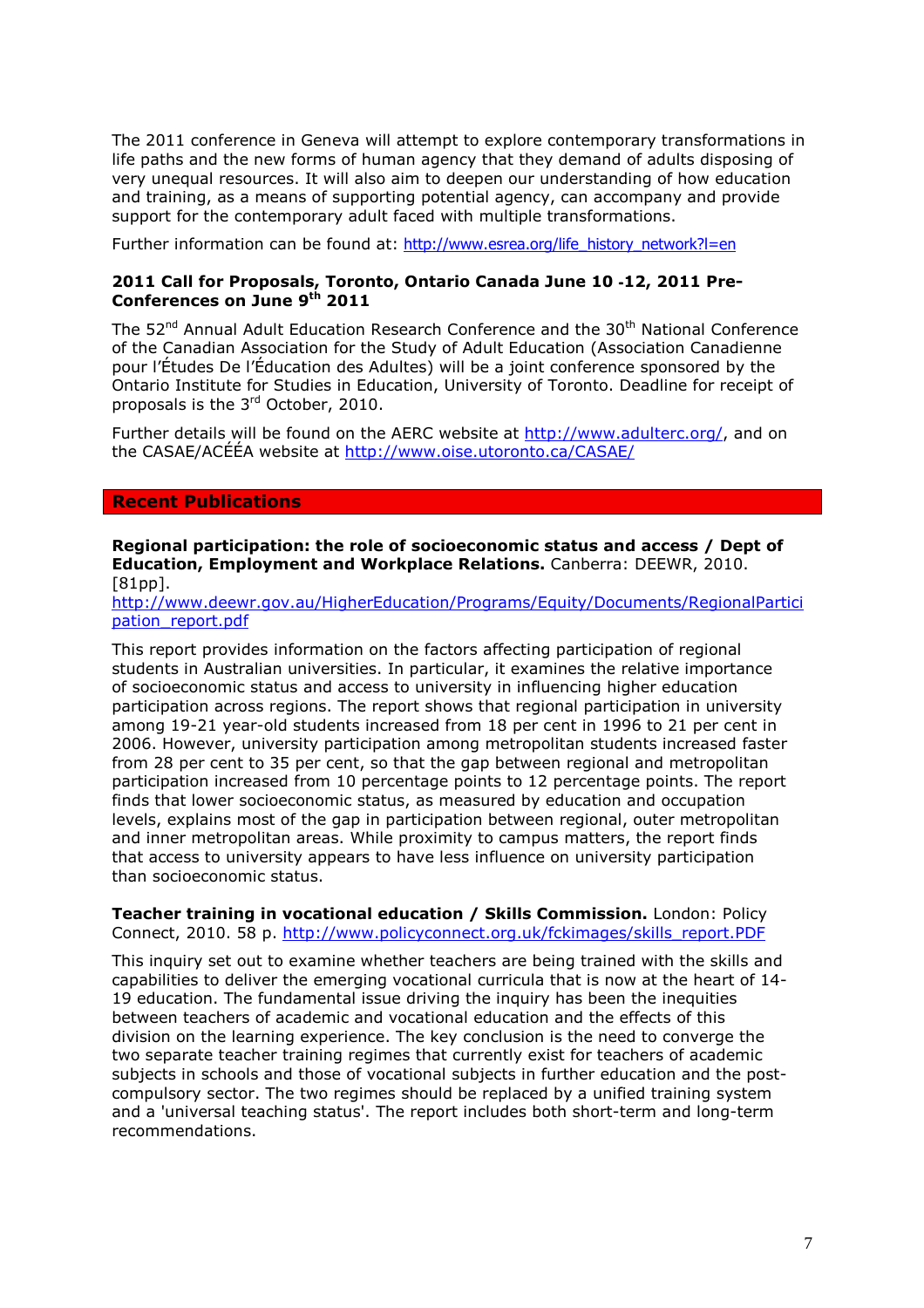## **Rediscovering apprenticeship: research findings of the International Network on Innovative Apprenticeship (INAP) / edited by Felix Rauner and Erica Smith.**

Dordrecht, Netherlands: Springer, 2010. 175 p.

The rediscovery of the value of apprenticeships has been one of the most significant trends in vocational education in recent years. In this volume, the renewed interest in the apprenticeship tradition and the various steps towards the implementation of innovative apprenticeship programs are analysed and discussed from different perspectives. The beginning chapters describe recent developments in apprenticeship training in different national contexts. The remainder of the book analyses the way in which both the quality and profitability of apprenticeship act in concert as the most influential drivers of innovation in this field.

## **Equitable and inclusive VET / Sue North, Fran Ferrier and Michael Long.**

Melbourne, Vic.: Centre for the Economics of Education and Training, 2010. 63 p. http://www.nveac.tvetaustralia.com.au/ data/assets/pdf\_file/0010/53659/Equitable \_and\_Inclusive\_VET.pdf

This paper aims to contribute to the development of a new equity blueprint for VET by examining some of the major issues that need to be addressed to achieve an equitable and inclusive VET system. It both looks to the past - to what has already been achieved and learned - and to the future - where further efforts are required.

## **About AVETRA**

AVETRA is the peak professional association for VET researchers. Its ability to be a sustainable and viable association depends on its membership. Members are urged to continue their membership and to encourage their colleagues to join AVETRA. AVETRA services include:

- An annual VET international research conference
- Two editions of *International Journal of Training Research per annum*
- The quarterly AVETRA e-newsletter with the latest news in the VET sector as well as VET research.
- The new *Research Today* publication twice a year.
- OctoberVET workshops organised by AVETRA members in centres as widely spread as Perth, Darwin, Townsville, Brisbane, Sydney, Melbourne and Adelaide.
- The AVETRA website with VET research links and information
- Awards for VET researchers including the joint award with TAFE Directors Australia, the Berwyn Clayton Award, The Ray Barker Award, and the AVETRA Best paper Award.

HELP AVETRA help VET research and join now if you are not a member. Full **\$160** (GST inclusive) and Student memberships **\$80.00** including GST are available.

| <b>President: Dr Llandis Barratt-Pugh</b> | <b>Immediate Past President: Professor</b> |
|-------------------------------------------|--------------------------------------------|
| Edith Cowan University                    | <b>Erica Smith</b>                         |
| Pearson Street                            | University of Ballarat                     |
| CHURCHLANDS WA 6018                       | Mt Helen Campus                            |
| Ph: 0415 233 023                          | PO Box 663                                 |
| I.barratt pugh@ecu.edu.au                 | <b>BALLARAT VIC 3353</b>                   |
|                                           | Ph: +61 3 5327 9665                        |
|                                           | e.smith@ballarat.edu.au                    |